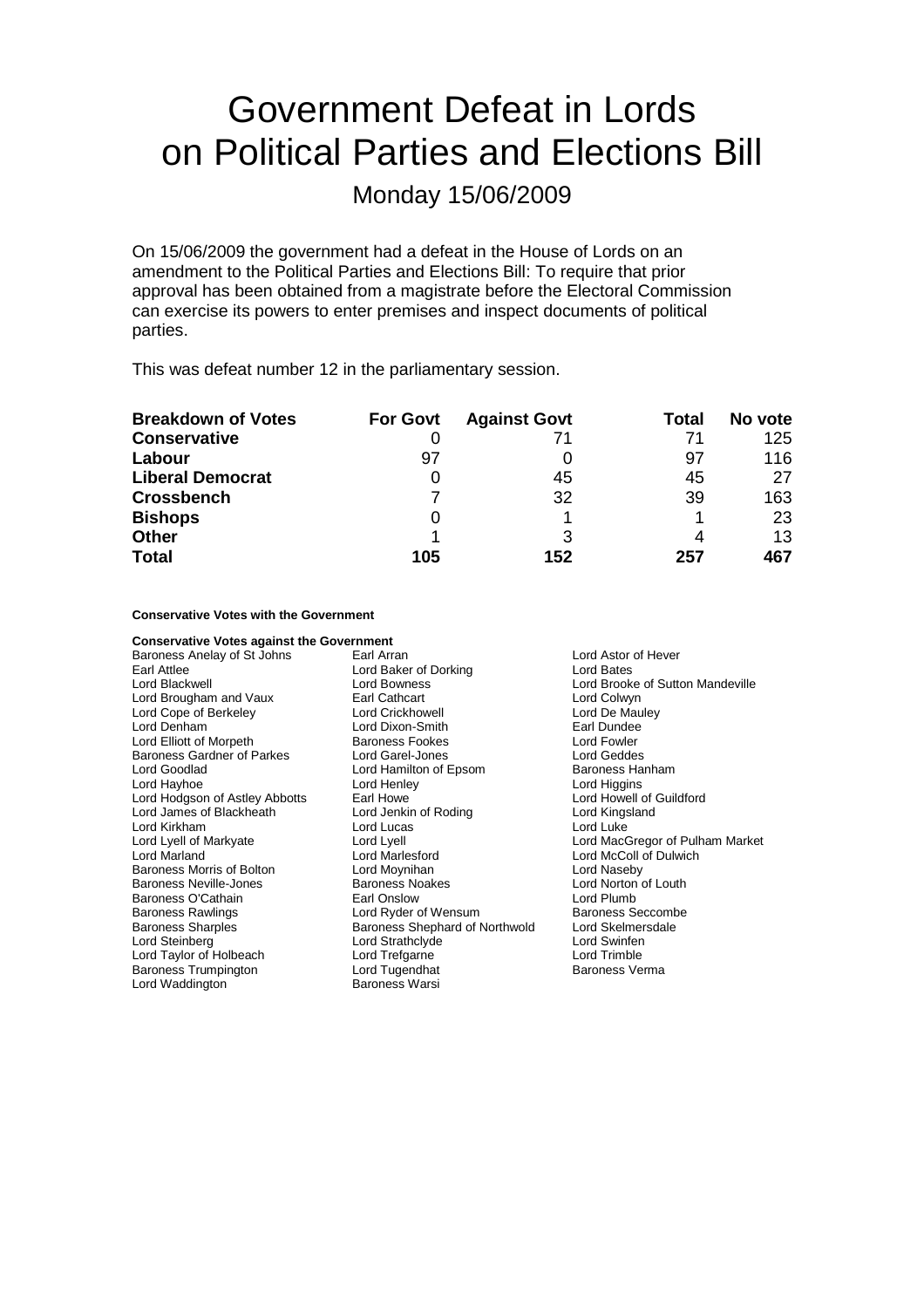## **Labour Votes with the Government**

Lord Brooke of Alverthorpe<br>
Lord Christopher Lord Clark of Windermere Baroness Gale Baroness Gibson of Market Rasen<br>Baroness Goudie Baroness Gould of Potternewton Lord Griffiths of Burry Port Lord Harris of Lord Harris of Chilton Lord Hart Childen Baroness Hollis of Heigham Lord Howarth of Newport Lord Hunt of Kings Heath Lord Irvine of Lairg Baroness Kingsmill **Example 2** Lord Kinnock<br>
Lord Libsev<br>
Lord Lofthouse of Pontefract Lord Wedderburn of Charlton Baroness Wilkins

Lord Adonis Lord Ahmed Lord Anderson of Swansea Lord Archer of Sandwell **Lord Bach<br>
Lord Bassam of Brighton Lord Berkeley** Lord Barnett **Lord Bassam of Brighton**<br>
Lord Bernstein of Craigweil **Corporation**<br>
Lord Borrie Lord Bernstein of Craigweil Baroness Blood<br>
Lord Brooke of Alverthorpe Lord Brookman Lord Campbell-Savours Lord Christopher **Lord Clark of Windermere** Lord Clarke of Hampstead<br>
Lord Clinton-Davis **Lord Corbett of Castle Vale** Baroness Crawley Lord Clinton-Davis **Lord Corbett of Castle Vale Corporation** Baroness Crawley<br>
Lord Darzi of Denham **Baroness Lord Davidson of Glen Clova** Lord Davies of Coi Lord Darzi of Denham **Lord Davidson of Glen Clova** Lord Davies of Coity<br>
Lord Davies of Oldham **Baroness** Dean of Thornton-le-Fylde Lord Desai Lord Davies of Oldham Baroness Dean of Thornton-le-Fylde<br>Lord Evans of Watford Baroness Ealkender Lord Evans of Watford **Baroness Falkender** Baroness Farrington of Ribbleton **Baroness Falkender** Baroness Farrington of Ribbleton **Baroness Falkender** Baroness Farrington of Ribbleton Lord Faulkner of Worcester Lord Filkin Lord Foulkes of Cumnock<br>
Baroness Gale Baroness Golding<br>
Baroness Goulie Baroness Gould of Potternewton Lord Graham of Edmonton Baroness Gould of Potternewton Lord Graham of Edmonton Lord Harris of Haringey Lord Hart of Chilton Lord Haworth **Baroness Hilton of Eggardon**<br>
Lord Howarth of Newport **Baroness Hilton of Eggardon** Lord Hunt of Kings Heath Lord Irvine of Lairg Baroness Jay of Paddington<br>
Lord Jones Lord Lord Jordan Lord King of West Bromwich Lord Jordan **Lord All Lord King of West Bromwich**<br>
Lord Kinnock **Lord Lea of Crondall** Lord Mackenzie of Framwellgate Baroness Massey of Darwen Baroness McDonagh<br>
Lord McKenzie of Luton **Baroness Lord Mitchell** Baroness McGonie Lord McKenzie of Luton **Lord Mitchell** Lord Mexican Lord Moonie<br>
Lord Morgan **Communist Communist Communist Communist Communist Communist Communist Communist Communist Communist** Lord Morgan **Baroness Morris of Yardley** Lord Morris of Handsworth Charles Baroness Morris of Yardley Lord Patel of Blackburn<br>Lord Morris of Manchester Lord O'Neill of Clackmannan Lord Patel of Blackburn Lord O'Neill of Clackmannan Lord Patel of Baroness Pitkeathley<br>Baroness Pitkeathley Lord Radice Lord Pendry **Community Community** Baroness Pitkeathley **Lord Radice**<br>Baroness Ramsay of Cartyale **Baroness Rendell of Babergh** Lord Richard Baroness Ramsay of Cartvale Baroness Rendell of Babergh Lord Richard<br>Baroness Royall of Blaisdon Lord Sewel Lord Ricount Simon Baroness Royall of Blaisdon Lord Sewel Cord Search Cord Viscount Simon Lord Strabolgi<br>
Lord Solev Cord Strabolgi Lord Stone of Blackheath Lord Strabolgi<br>
Baroness Taylor of Bolton Lord Temple-Morris Baroness Symons of Vernham Dean Baroness Taylor of Bolton Lord Temple-Morre Corpus Lord Temple-Morre Corpus Lor<br>Baroness Thornton Lord Tomlinson Lord Tunnicliffe Baroness Thornton **Exercise Section** Lord Tomlinson **Lord Tunniclifferial Cord Tunniclifferial**<br>Baroness Turner of Camden **Baroness Wall of New Barnet** Lord Warner Baroness Wall of New Barnet Lord Warne<br>
Baroness Whitaker Lord Whitty

Lord Macdonald of Tradeston

#### **Labour Votes against the Government**

#### **Liberal Democrat Votes with the Government**

## **Liberal Democrat Votes against the Government**

Lord Addington **Lord Avebury** Baroness Bonham-Carter of Yarnbury<br>
Lord Bradshaw **Baroness Bonham-Carter of Yarnbury**<br>
Lord Clement-Jones Lord Bradshaw Lord Chidgey Lord Clement-Jones Lord Cotter Lord Dholakia Lord Dykes Baroness Garden of Frognal Earl Glasgow Earl Coodhart<br>Baroness Hamwee Baroness Harris of Richmond Lord Kirkwood of Kirkhope Baroness Hamwee Baroness Harris of Richmond<br>
Lord Lee of Trafford Cord Lester of Herne Hill Baroness Maddock Baroness Neuberger Baroness Northover Corporation and Razzall<br>
Baroness Northover Corporation Lord Roberts of Landudno Corporation Lord Rodgers Lord Redesdale **Lord Roberts of Landudno** Lord Rodgers of Quarry Bank<br>
Baroness Scott of Needham Market Baroness Sharp of Guildford Lord Shutt of Greetland Baroness Scott of Needham Market<br>Lord Steel of Aikwood Baroness Thomas of Walliswood Baroness Thomas of Winchester Baroness<br>Lord Tope Lord Tordoff Tordoff Lord Tyler Lord Tope<br>
Lord Wallace of Saltaire<br>
Baroness Walmsley

Baroness Falkner of Margravine Lord Fearn<br>Earl Glasgow Lord Goodhart Lord Lester of Herne Hill Lord Maclennan of Rogart<br>
Earl Mar and Kellie **Hill Lord McNally** Lord Taverne<br>
Baroness Thomas of Winchester
Baroness Tonge<br>
Baroness Tonge

Lord Watson of Richmond